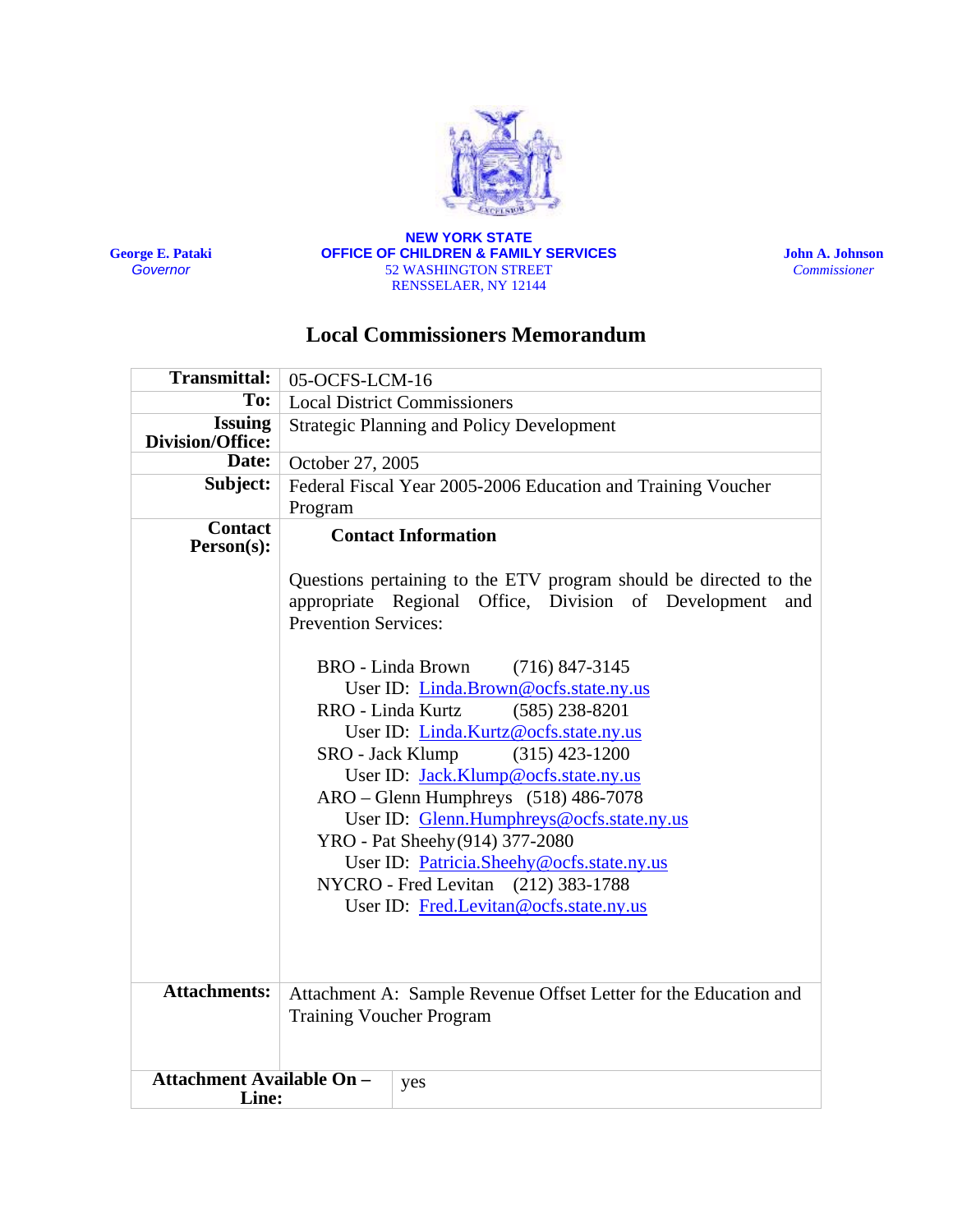## **I. Purpose**

The purpose of this memorandum is to provide guidance to local social services districts on the Federal Fiscal Year (FFY) 2005-2006 Education and Training Voucher (ETV) program. This program will help youth aging out of foster care make the transition to self-sufficiency and receive the education, training and services necessary to obtain employment. For FFY 2005-2006, \$3,362,375 in federal funding is available for this program. The ETV funds must be fully liquidated (spent and claimed to the federal government) by September 30, 2006. This LCM also describes the application process and selection criteria for awarding FFY 2005-06 ETV program funds and the funding requirements.

Recognizing the importance of education in assisting youth in making a successful transition to self-sufficiency, many local social services districts have demonstrated their commitment to assisting youth within their jurisdiction to pursue post-secondary educational and vocational training opportunities through participation in the ETV program. Eligible youth participating in the ETV program when he or she attains 21 years of age may continue to receive an ETV voucher until the youth attains 23 years of age, provided the youth continues to be enrolled in and attending a post secondary educational or vocational training program and is making satisfactory progress toward completion of that program.

Encouraging youth to receive their high school diplomas, vocational certificates or continue on with college are the best-case practices for youth to achieve success.

The Office of Children and Family Services (OCFS) will continue to contract with the Orphan Foundation of America (OFA) to administer and serve as New York State's fiscal agent for the ETV program for FFY 2005-2006. OFA administered the ETV program for New York State for FFY 2004-2005. OFA has 12 years' experience administering college and vocational scholarships for foster youth. It has information on, and access to, other scholarship programs for foster youth. OFA has been working with the U.S. Department of Health and Human Services' Administration for Children and Families on the ETV program. OFA administers the ETV program for several other states and has automated systems to support administration of the program. Among other things, OFA has automated the application forms and record retention for audit purposes. OFA has a national network of hundreds of volunteers who provide adjunct services such as mentoring, tutoring, and internships to scholarship recipients.

## **II. Background**

The Promoting Safe and Stable Families Amendments of 2001, Public Law 107-133, was signed into law on January 17, 2002. Title II, Section 201, of the Amendments, entitled "Education and Training Vouchers for Youths Aging Out of Foster Care," amended section 477 of Title IV-E of the Social Security Act, targeting additional resources specifically to meet the education and training needs of youth aging out of foster care.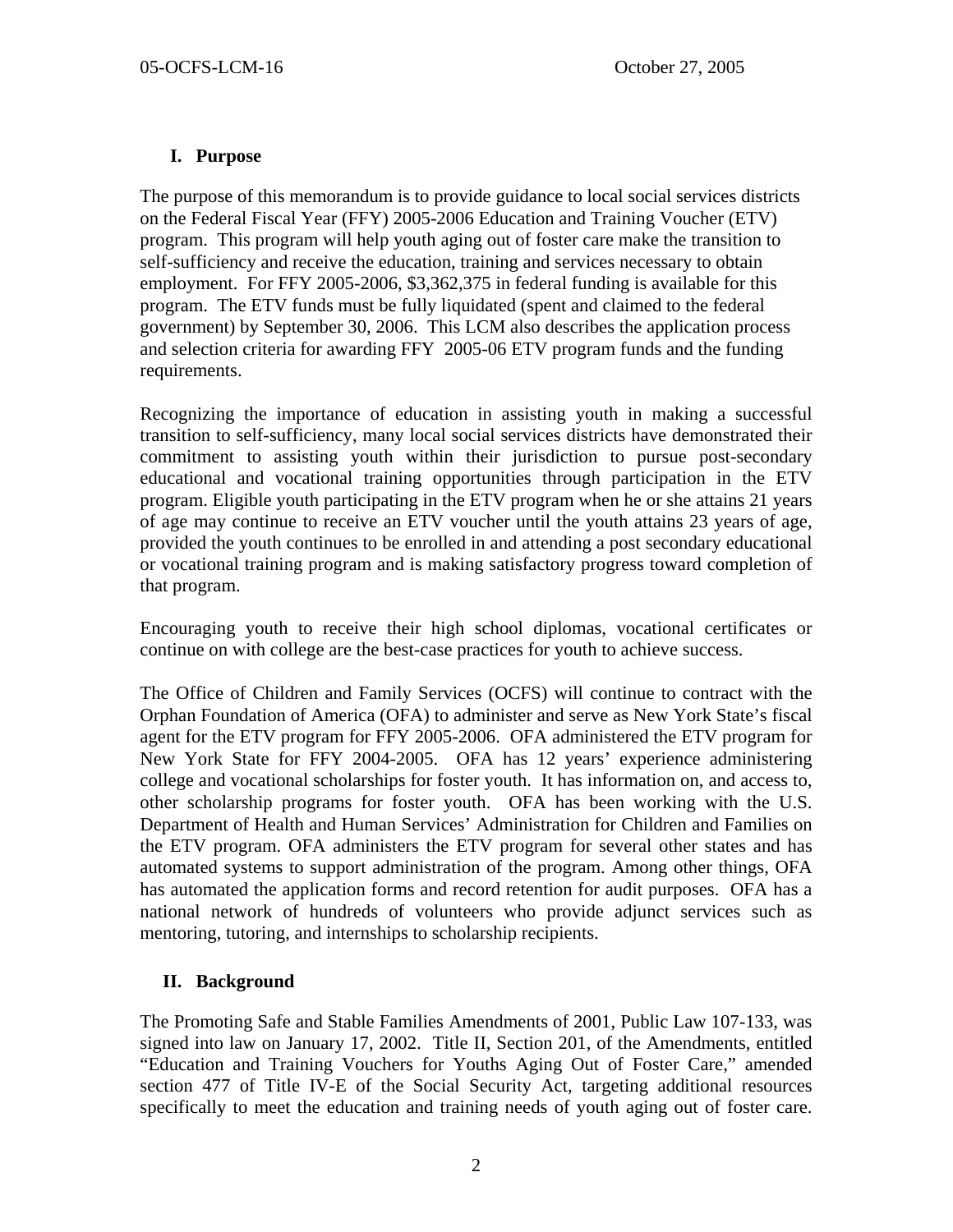Under this program, eligible youth may receive up to \$5,000 per year to attend a postsecondary education or vocational training program. The federal law specifies that youth eligible for vouchers under this program include foster care youth and former foster care youth who have not yet attained the age of 21 years who are eligible for services under the Chafee Foster Care Independence Program (CFCIP), and youth adopted from foster care after the age of 16. A youth participating in the ETV program when he or she attains 21 years of age may remain eligible until the youth attains 23 years of age.

During FFY 2004-2005, approximately 700 youth statewide were awarded ETV funds. For FFY 2004-2005, \$3,454,364 in Federal funds were available to New York State for this program. Priority was given to youth over the age of 21 who had received an ETV award in FFY 2003-2004 that continue to be enrolled in and attending a post-secondary educational or vocational training program and are making satisfactory progress toward completion of that program.

## **III. Funding Requirements**

For FFY 2005-2006, \$3,362,375 in Federal funding is available for the ETV program.

Federal law establishes a 20 percent match requirement in order to access ETV funds. For FFY 2004-2005, OFA contributed a portion of the required match. For FFY 2005- 2006, OFA will continue to contribute a portion of the required match. As a result of the OFA contribution, the local social services district match requirement is 12.5 percent, consistent with the local district match requirement for the FFY 2004-2005 ETV Program.

The ETV match must be a cash match based on the total amount awarded for each voucher. Attached is a form letter that authorizes OCFS to intercept funds otherwise due to the local district to finance its match requirement. Districts interested in supporting eligible youths' participation in continuing their education/training beyond high school must have completed and send this form to OCFS by November 30, 2005. The form requires a district to specify the maximum total contribution available from the district to match all of the ETV vouchers it is willing to support. Since the district's cash contribution is 12.5 percent of the total voucher, the district must provide \$625 (12.5 percent of \$5,000) for each \$5,000 voucher, the maximum amount allowable for any eligible youth.

## **IV. ETV and Chafee Funds**

Appropriations law precludes the use of general Chafee Foster Care Independence Program (CFCIP) funds to supplement the \$5,000 per year ceiling that an eligible participant may receive under the ETV program. Social services districts are advised that a district's CFCIP allocation may not be used for expenses associated with institutions of higher education that are eligible for reimbursement under the ETV program, but may be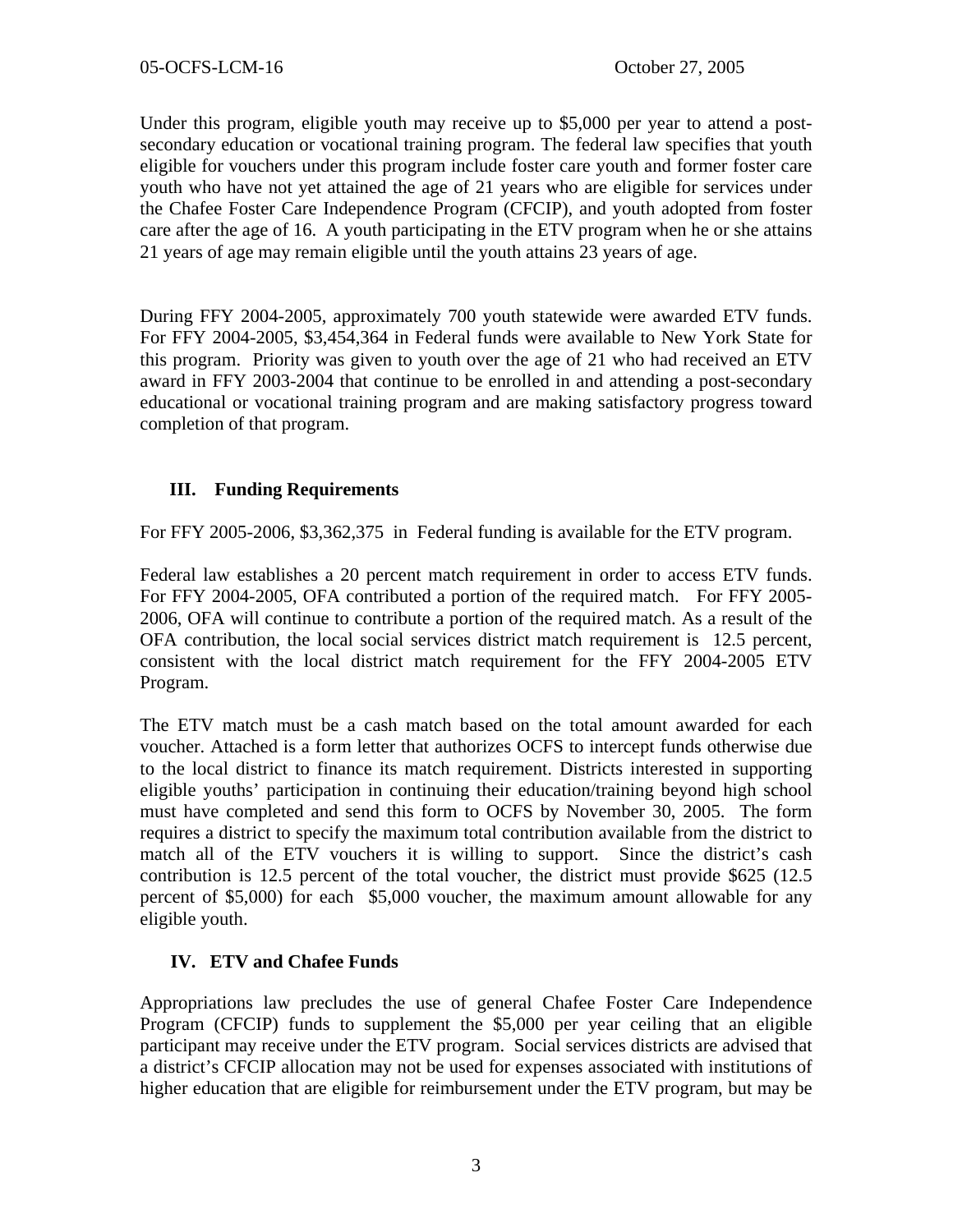used for other non-higher educational learning activities (such as GED programs, mentoring programs and other supportive services for eligible youth). Therefore, only ETV funds must be used for room and board expenditures, tuition at a post-secondary educational institution, or child care expenses for former foster care youth 18-20 years of age who are in the ETV program. CFCIP funds are not appropriate for these individuals.

Local social services districts are reminded that districts may use their CFCIP allocation for expenditures related to a youth entering a post-secondary educational or vocational training program. This would include, for example, expenditures for scholastic aptitude tests including SAT/ACT/PSAT required for admission to many colleges and universities, applications for admission to college or vocational training programs, examinations for attendance at a vocational training program, visits to colleges/vocational training programs, clothing for interviews at a post-secondary educational program or vocational training program, and other supports and services needed by a youth to prepare for successful attendance at a post-secondary educational or vocational training program.

Additional information on policies regarding the Education and Training Vouchers may be found under Independent Living, Educational and Training Vouchers in the ETV Questions and Answers to be added to the Child Welfare Policy Manual at the website of the U.S. Department of Health and Human Services, Administration for Children and Families, Children's Bureau <http://www.acf.hhs.gov/programs/cb/laws/index.htm>

## **V. Application and Selection of Program Participants**

Youth eligible for vouchers under this program are foster care youth and former foster care youth, including youth placed in OCFS custody, who have not yet attained the age of 21 years who are eligible for services under the CFCIP, and youth adopted from foster care after the age of 16. A youth participating in the ETV program when he or she attains 21 years of age may remain eligible until the youth attains 23 years of age, provided the youth continues to be enrolled in and attending a post secondary educational or vocational training program and is making satisfactory progress toward completion of that program.

The following priorities will be applied in the initial selection of eligible participants for the ETV program for FFY 2005-2006:

- $\triangleright$  First priority will be given to youth over the age of 21 who had received an ETV award in FFY 2004-2005 who continue to be enrolled in and attending a postsecondary educational or vocational training program and are making satisfactory progress toward completion of that program.
- $\triangleright$  Second priority will be given to any other youth who received an ETV award in FFY 2004-2005.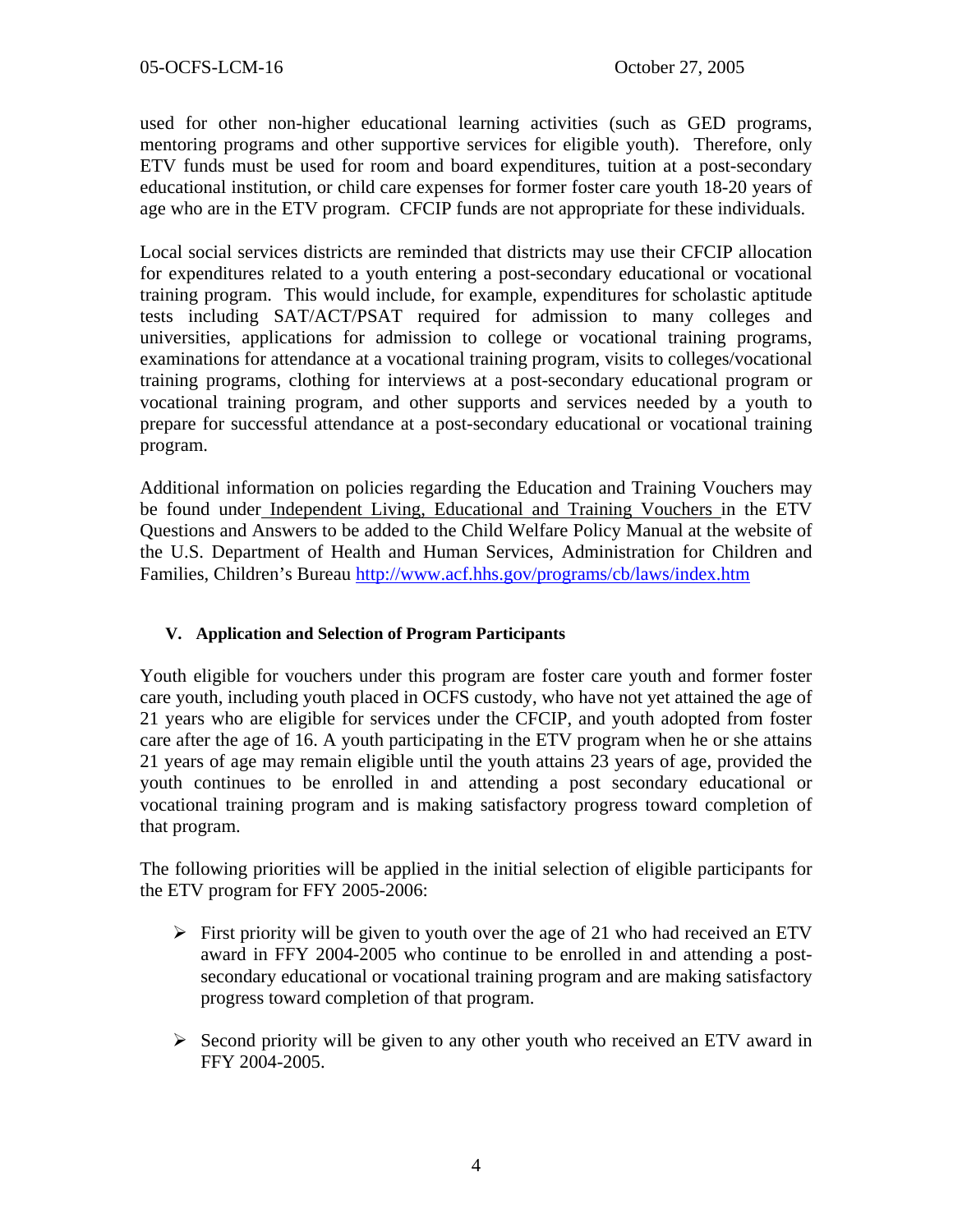- $\triangleright$  Third priority will be given to youth who are 20 years of age and will be 21 by September 30, 2006 and who are enrolled in and attending a post-secondary educational or vocational training program and are making satisfactory progress toward completion of that program. These youth would not have received an ETV award in FFY 2004-2005.
- $\triangleright$  Fourth priority will be given to youth who are 17, 18, 19 and 20 years of age who are enrolled in and attending a post-secondary educational or vocational training program and making satisfactory progress toward completion of that program

Local social services districts must:

- 1. Identify eligible youth and submit names to OFA by **November 30, 2005**, through OFA on-line application;
- 2. Electronically <mailto:NYS@statevoucher.org>a separate list of youth identified by the district as eligible recipients of a voucher;
- 3. Submit an intercept letter to Mr. Rick Williams, Division of Development and Prevention Services, 52 Washington Street, Room 335 North Building, Rensselaer, NY 12144.

Either the districts or the youth may complete the ETV application on-line at the OFA web site [http://www.statevoucher.org.](http://www.statevoucher.org/) The names on the completed on-line applications must be consistent with the list of eligible youth submitted by districts to OFA. After vouchers have been awarded for those names submitted by November 30, 2005, and if additional funds are available, applications will be accepted on a rolling basis and will not be subject to the priorities.

The on-line application will require demographic information such as the name of the post-secondary educational or vocational training program the youth is currently enrolled in and/or attending, which priority is applicable to the youth, and the amount of funds being requested for costs of attending a post-secondary educational or vocational training program. OFA will use the information provided on the application to determine eligibility and construct an ETV award for the student. The ETV award will be the lesser of the \$5,000 maximum ETV award or the total cost of participation net of any other available resource.

OFA will work with participating local districts to establish eligibility of applicants for funding. Local districts must respond to OFA quickly when asked whether a youth qualifies for funding (i.e., is the youth a foster child or former foster child who has not yet attained the age of 21 years, a youth adopted from foster care after the age of 16, or a youth who received a voucher for FFY 2004-2005 through the ETV program). OCFS anticipates that demand for vouchers may exceed availability, and quick turnaround of information will facilitate an eligible youth's acceptance prior to the exhaustion of funds.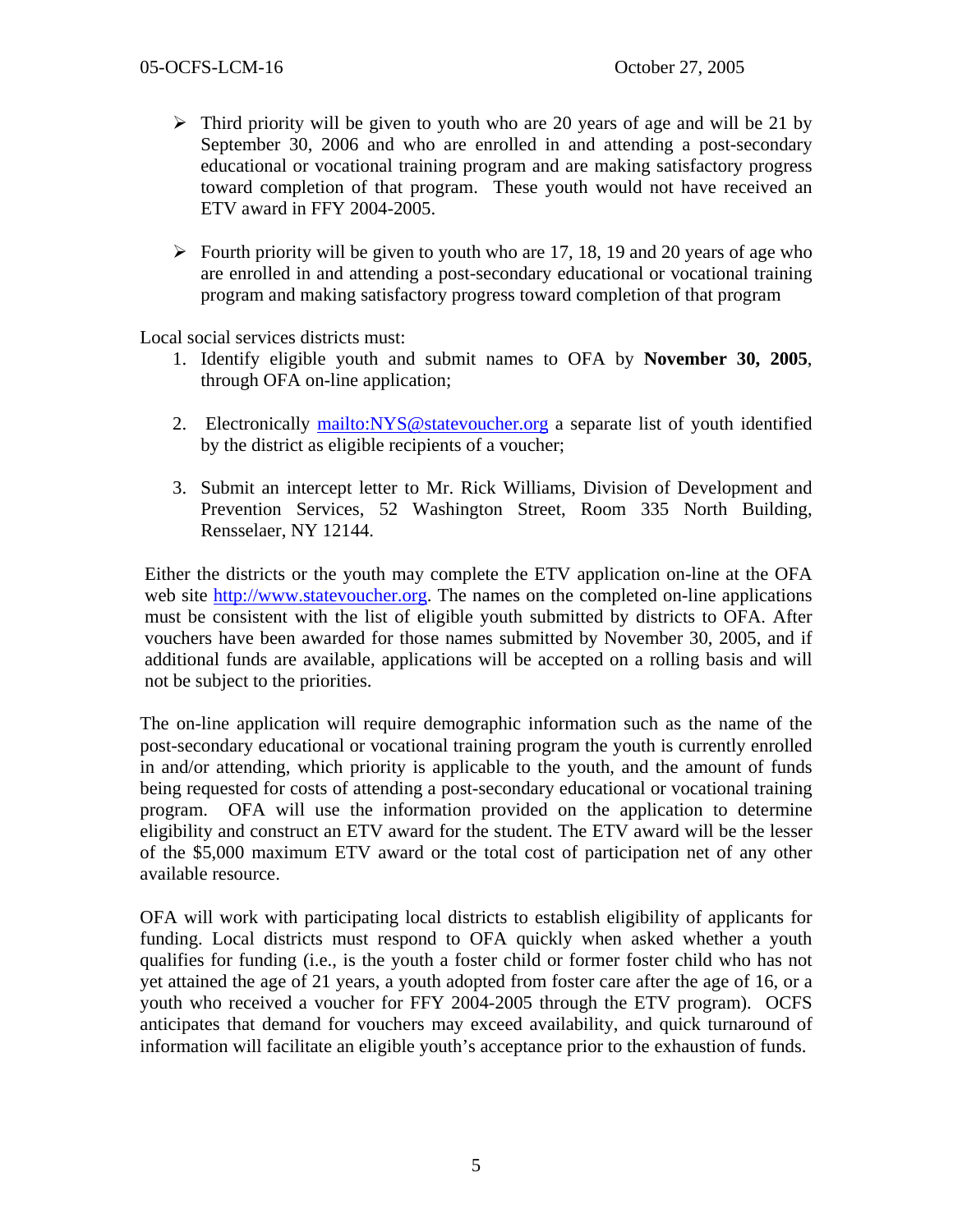Youth selected and receiving ETV reimbursement must make satisfactory progress in their post-secondary educational or vocational training program to remain eligible. A youth may be considered to be making satisfactory progress as long as the youth has not been suspended from the post-secondary educational or vocational training program. This would include youth placed on academic probation who continue to be enrolled in and are attending their post-secondary educational or vocational training program.

Local district limitations on selection criteria of eligible youth receiving ETV benefits must be consistent with the state criteria set forth above. For example, a district may limit vouchers to only youth in the first priority, with at least a specified grade point average. The local match would then be required for all eligible youth meeting those criteria for which vouchers are available.

The number of names submitted to OFA by November 30, 2005, will be categorized by priority and availability of the local social services district's match. ETV funding remaining after eligible youth for whom a local social services district match is available within priority group one are served, will be available for vouchers for youth within priority group two for whom a local social services district match is available. Similarly, ETV funding remaining, after eligible youth within priority group two are served, will be used for vouchers for youth with priority group three for whom a local social services district match is available. Finally, any funding remaining, after eligible youth within priority group three are served, will be used for vouchers for youth within priority group four for whom a local social services district match is available. If funding is insufficient to provide vouchers for an entire priority category, funds will be prorated within the priority reached. Based on the amount of funding available within the priority, need for funding will determine the amount of the voucher. Applications will be accepted on an ongoing basis and, should funding be available after October 15, 2005, applicants for whom a local social services district match is available will be awarded vouchers based on receipt of application.

#### **VI. Education and Training Voucher (ETV) Coordinator**

In accordance with 05-OCFS-LCM-01, each local social services district is required to identify a person to serve as the ETV coordinator. Local social services districts must advise their OCFS Regional Office of any changes in the name and/or phone number of the ETV coordinator by November 30, 2005.

OFA will coordinate efforts with the local social services district ETV coordinator regarding program applicants within the local social services district's jurisdiction.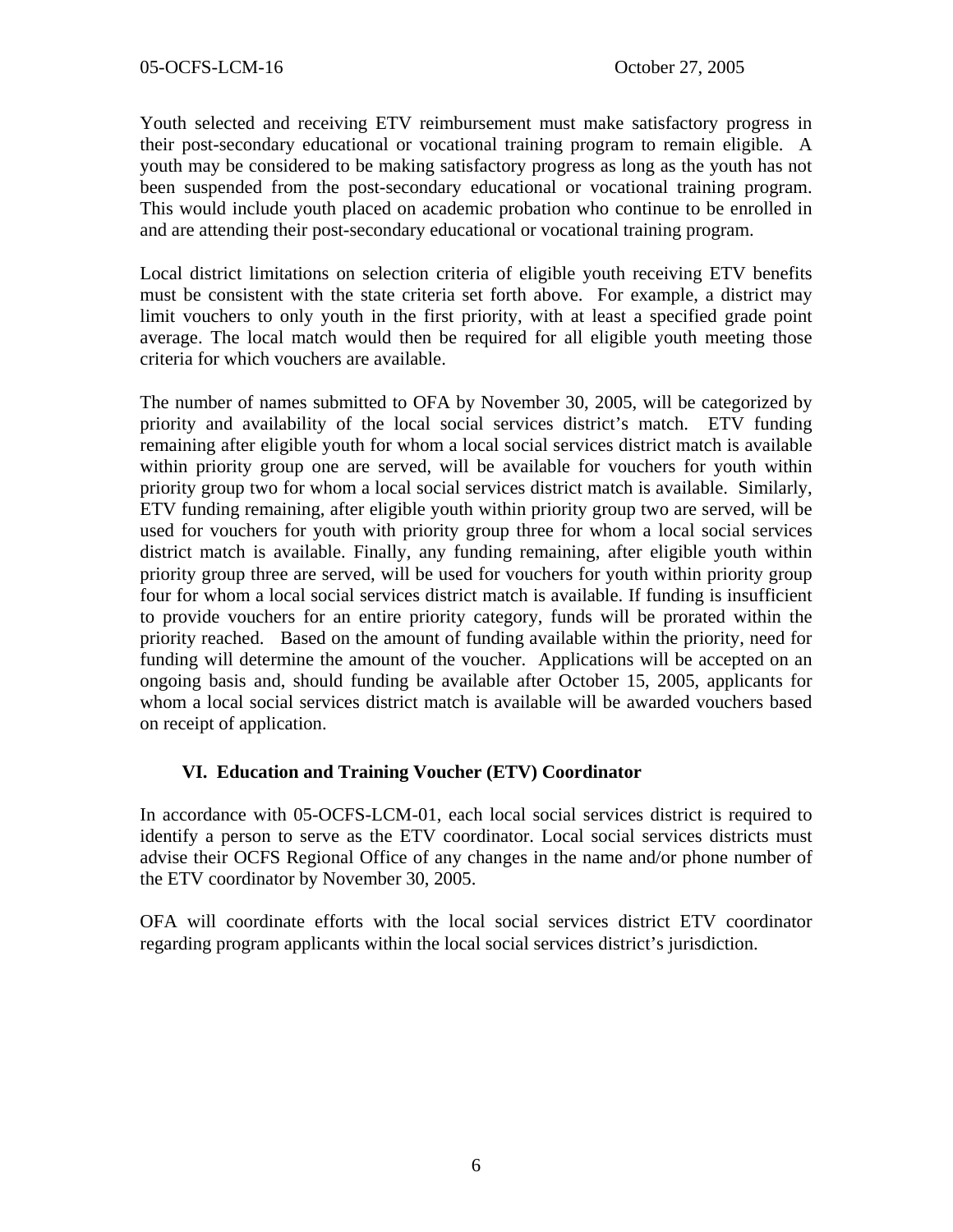*s/s Nancy W. Martinez* 

#### **Issued By:**

Name: Nancy W. Martinez Title: Director Division/Office: Strategic Planning and Policy Development